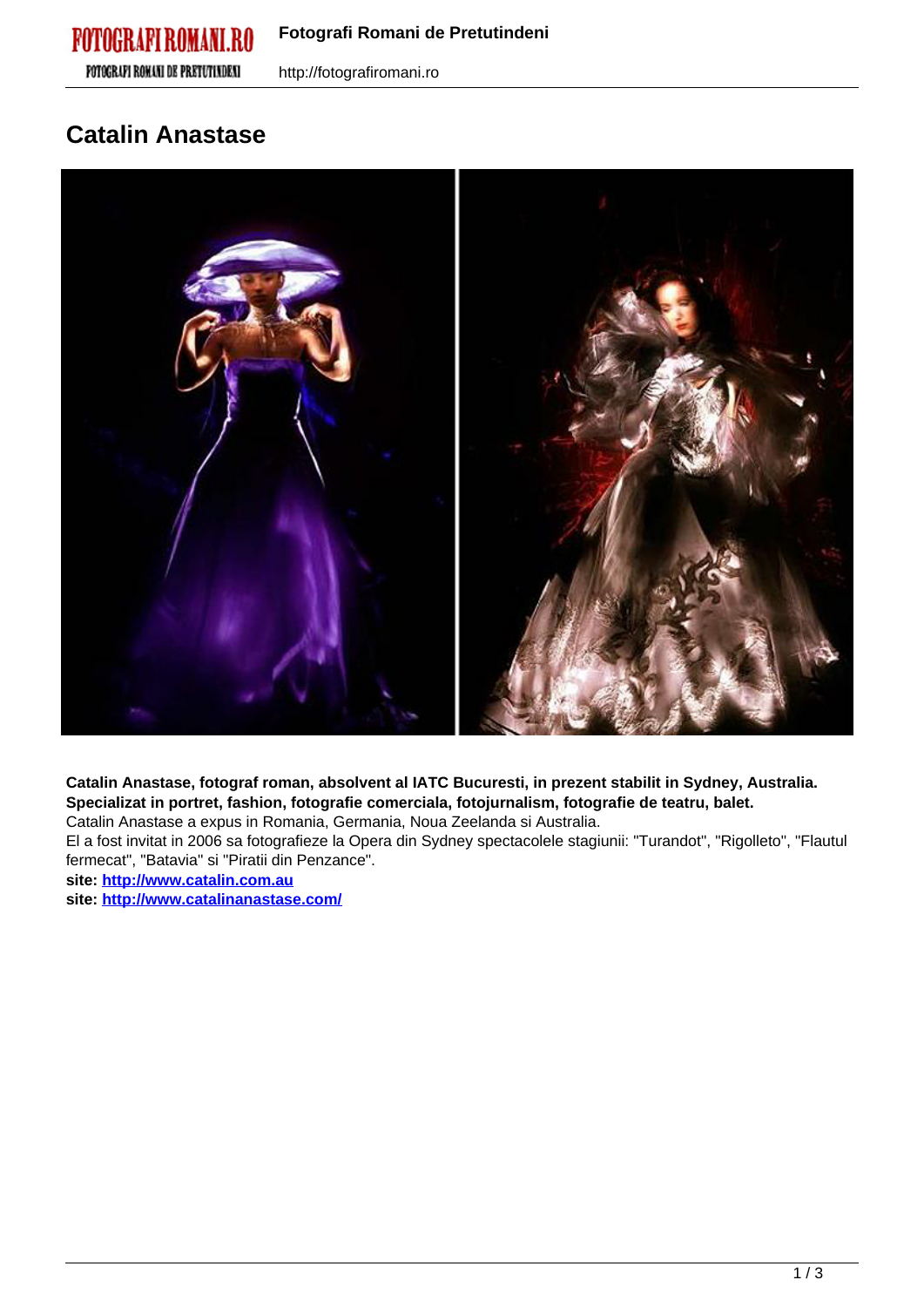## **Fotografi Romani de Pretutindeni**

**FOTOGRAFI ROMANI DE PRETUTINDENI** 

POTOGRAPI ROMANI

http://fotografiromani.ro



Catalin Anastase started photography in November 1987 with photojournalism and developed a light painting technique adapting it to nudes and objects because of his passion for people, theatre, film and stillimage. He has made a concerted study of all aspects and genres in photography, taking up the challenge with every new project presented.

Catalin's training as an actor provided him with a theatrical style in his experimentation as a photographer. His dramatic interpretation of imaging style is personified by mood in almost all his images of light allowing him to explore 'Laser Nudes' and 'Laser Still Life'.

In 1995 Catalin exhibited this new technique in the International Festival for Photography in Burghausen. The principal theme was "Old Things in a New Vision" where he presented this novel technique with female bodies in a different light for the first time.

The need for a different style in nude photography and an alternative approach to the human being per se brought to Catalin a new understanding about the imagery and philosophy of women providing a catalysis his new technique. Under a light beam, the shape - essence of the body tends to stand out and imperfections tend to recede into the dark. The photographer and the model are connected through that light beam providing the single visual link producing the final image. There is no digital manipulation to the phenomena of light gliding over the human body.

In more recent years Catalin has exhibited throughout the world from Europe to New Zealand, experimenting with new techniques according to modern advances in digital technology. Catalin Anastase is now living in Sydney, Australia